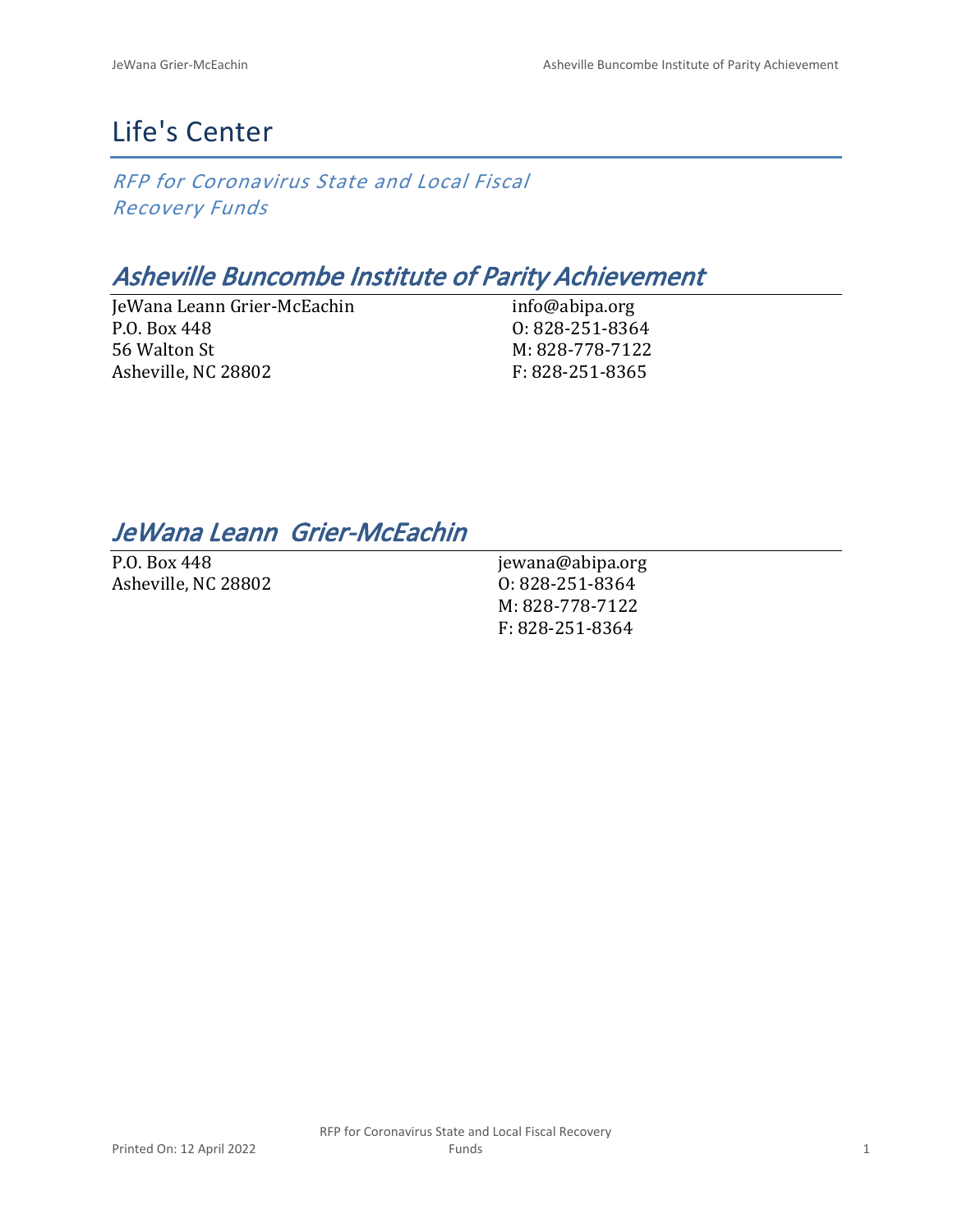# Application Form

### *Question Group*

Buncombe County requests proposals for projects to help the community recover from and respond to COVID-19 and its negative economic impacts.

Buncombe County has been awarded \$50,733,290 in Coronavirus State and Local Fiscal Recovery Funds (Recovery Funding), as part of the American Rescue Plan Act. To date, Buncombe County has awarded projects totaling \$23,093,499, leaving a balance of \$27,639,791 available to award.

Visit [http://www.buncombecounty.org/recoveryfundinghttp://www.buncombecounty.org/recoveryfundingwww.b](http://www.buncombecounty.org/recoveryfunding) [uncombecounty.org/recoveryfundinghttp://www.buncombecounty.org/recoveryfundinghttp://www.buncombeco](http://www.buncombecounty.org/recoveryfunding) [unty.org/recoveryfundinghttp://www.buncombecounty.org/recoveryfundinghttp://www.buncombecounty.org/re](http://www.buncombecounty.org/recoveryfunding) [coveryfunding](http://www.buncombecounty.org/recoveryfunding) for details.

This infusion of federal resources is intended to help turn the tide on the pandemic, address its economic fallout, and lay the foundation for a strong and equitable recovery.

Buncombe County is committed to investing these funds in projects that:

- Align to county strategic plan and community priorities
- Support equitable outcomes for most impacted populations
- Leverage and align with other governmental funding sources
- Make best use of this one-time infusion of resources
- Have a lasting impact

Proposals shall be submitted in accordance with the terms and conditions of this RFP and any addenda issued hereto.

Click [here](https://www.buncombecounty.org/common/purchasing/Buncombe%20Recovery%20Funding%20RFP%202022.pdf) for the full terms and conditions of the RFP

#### **Organization Type\***

Nonprofit

#### **Nonprofit documentation**

If nonprofit, attach IRS Determination Letter or other proof of nonprofit status.

Electronic Copy of 501C 3 Letter-pdf.pdf

**Name of Project.\***

Life's Center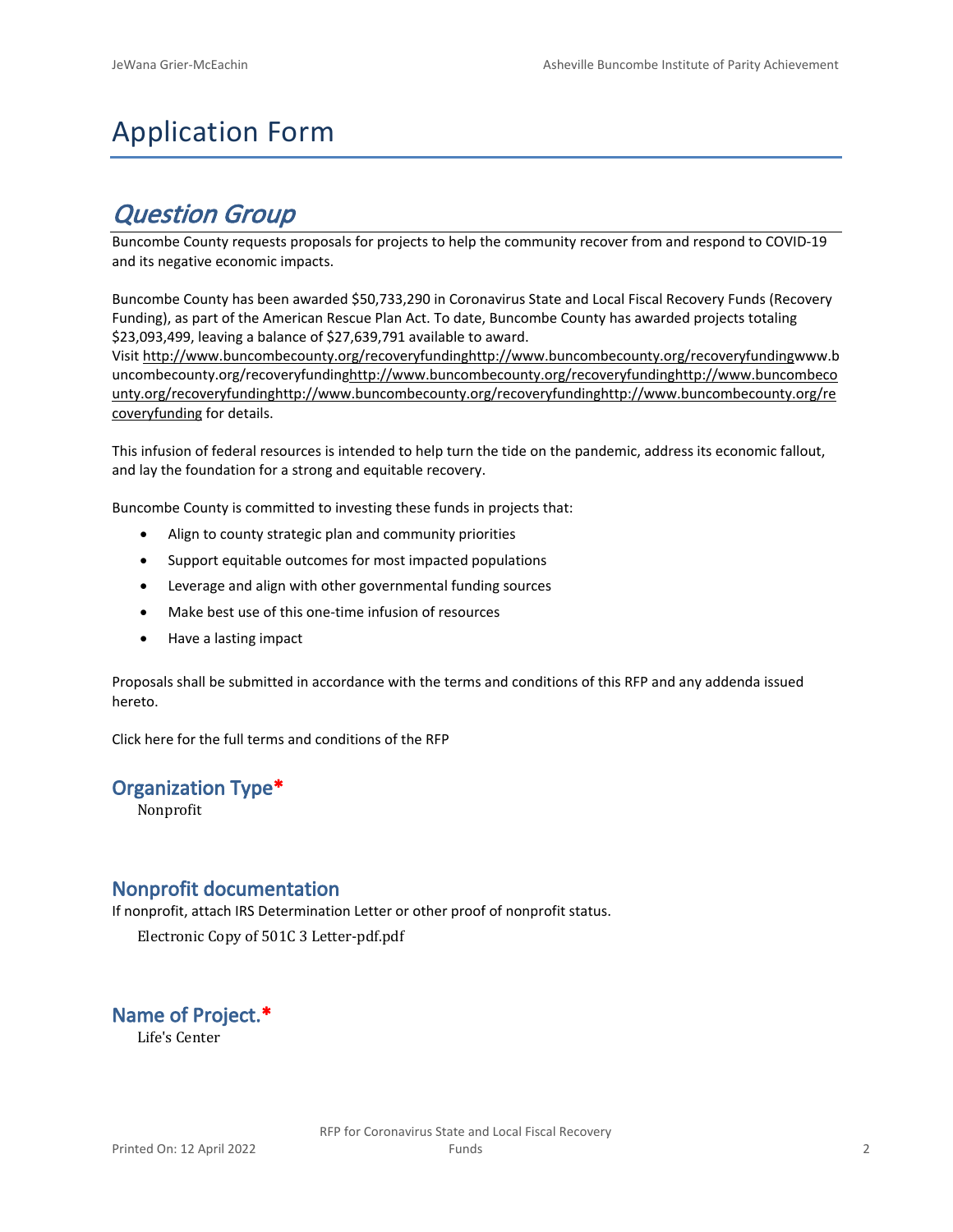#### **New/Updated Proposal\***

Is this a new project proposal or an updated version of a proposal submitted during the earlier (July 2021) Recovery Funding RFP?

Updated version of previously submitted proposal

#### **Amount of Funds Requested\***

\$8,255,000.00

#### **Category\***

Please select one:

- Affordable Housing
- Aging/Older Adults
- Business Support/Economic Development
- Environmental/Climate
- Homelessness
- K-12 Education
- Infrastructure and/or Broadband
- Mental Health/Substance Use
- NC Pre-K Expansion
- Workforce

Address disparities in public health outcomes

#### **Brief Project Description\***

Provide a short summary of your proposed project.

Life's Center will intentionally and innovatively address health disparities in public outcomes. ABIPA requests funding for program implementation and the purchase of a space to operate out of. Life's Center will be a collaboration between ABIPA , NC Brookhaven Behavioral Health, and My Brookhaven Health to provide supportive health and social services to individuals through utilizing a space that celebrates and cultivates resilience, restoration, and renaissance. In this space clients and patients will have access to Direct Primary Care, Mental Health Services, in addition to supportive health and life coaching utilizing BIPOC providers. Additionally the Life Center will focus on growing the Community Health Worker , Peer Support Specialist and Community Based Researcher workforce, supporting individuals that are unemployed and under employed, and provide a state of the art space for health and wellness small businesses and non-profits emerging because of the impact of Covid-19.

#### **Project Plan\***

Explain how the project will be structured and implemented, including timeframe.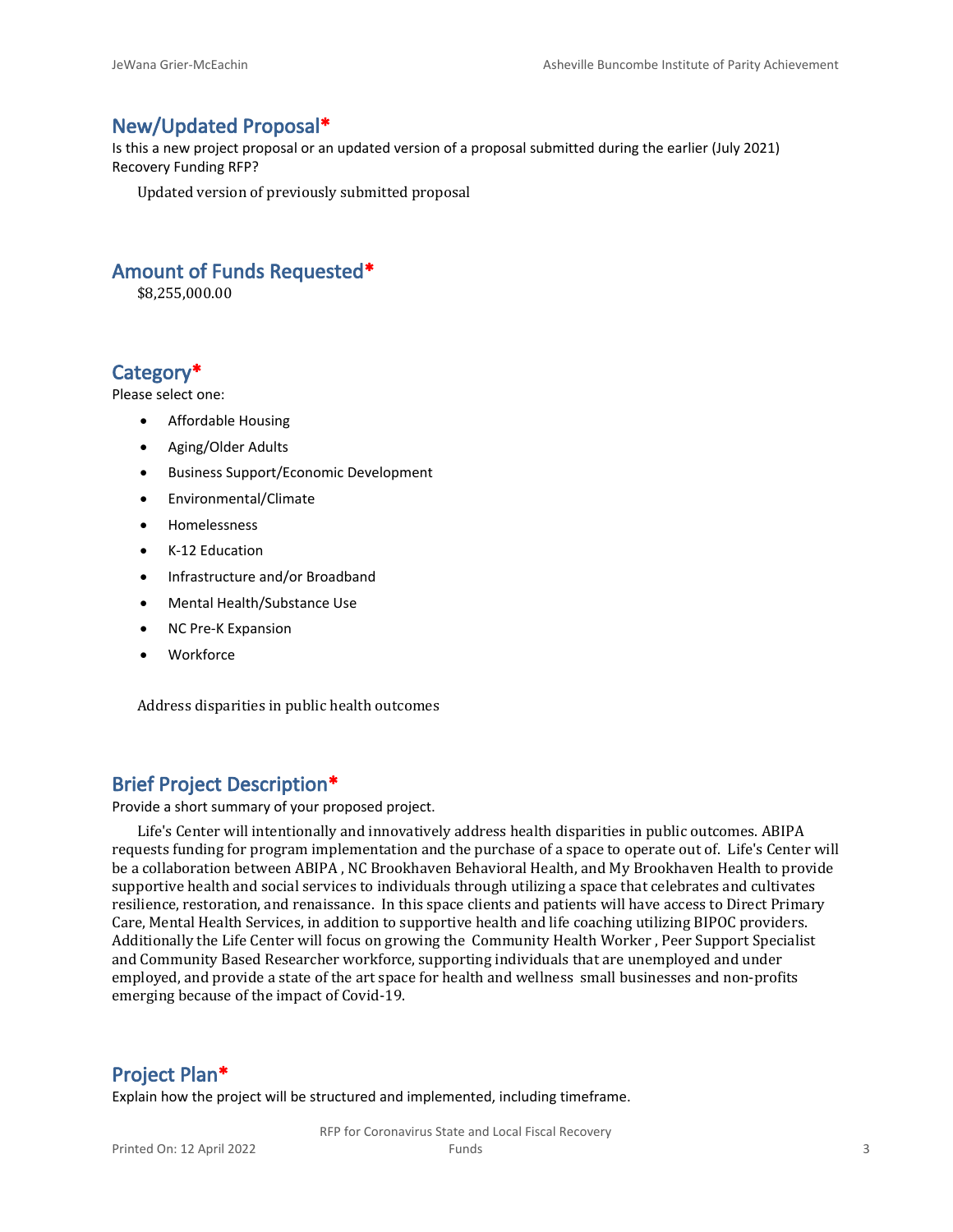Life's Center will be modeled after the dream of our late founder Charles Blair to replicate the Jackson Medical Mall in Jackson Mississippi 1996 by Dr. Aaron Shirley, which was transformed from an abandoned shopping mall to a modern medical and retail facility. The mission was to provide healthcare for the underserved and to promote economic and community development, was made possible through strategic partnerships with UMMC, Jackson State University and Tougaloo College. Twenty years later, the Jackson Medical Mall sits proudly in the center of the state's capital city, providing high quality health and community services to the public. Though the primary eligibility category of funding selected is address disparities in public health outcomes, this project actually an integration of enhanced behavioral and mental health services, support local health and safety workforce, improve the design and execution of health and public health, small business and non-profit support, assistance to households, services for disproportionately impacted communities, and assistance to unemployed workers. ABIPA will be the anchor institution to build on the foundation our 18 years of social determinants of health work. We will hire, train, and dispatch CHWs and Peer Support Specialist that will have the opportunity to be cross and specialty trained to meet the needs of community members. We will share space and collaboratively cross refer participants with NC Brookhaven and they will provide mental health supportive services to individuals that do not have insurance or Medicaid. Program participants and patients of NC Brookhaven will have access to resource connection services provided by community health workers, peer support, and NC Brookhaven's clinicians and ACT team. We will also formally partner with Operation Gateway to grow and provide specialty services for formally incarcerated individuals that are seeking to re-enter society with gainful employment and health supports. AM Strengths: job search workshops assisting closing the unemployed gap in Buncombe County. Services provided in a three tiers approach: Tier 1: Job Search Workshops i.Identifying Jobs ii. Resume Writing iii.Preparation for a job interview Tier 2:One on one assistance to workshop participants needing additional hands-on assistance Tier 3:Referrals from Community Health Workers (CHWs) for one to one coaching for job search assistance. Life's Center will also have cooperative space, funding and supportive services that will be available to individuals and organizations that are starting new or trying to grow small businesses and non-profits. With the intention of modeling a wholistic model all of the services will be available at this one stop shop. The final element will be having a Community Kitchen that will provide food demonstrations, a space for pop up restaurants, and support to individuals that desire to do catering. Funding will be utilized over the 5 year period.

#### **Statement of Need\***

Describe the need that this project will address. Include data to demonstrate the need, and cite the source of the data.

Just as there is a space like the Family Justice Center that provides specific support to those that are negatively impacted by domestic violence, there has always been a need for a space that addresses social determinants of health with the same intentionality for the Black population of Buncombe County. As addressed by Jackson Mississippi in 1996, and Dr. Charles Blair seeking to replicate in in Asheville in the early 2000s this has been a historic need that has be exasperated by the affects of the social determinants of health and health disparities, structural and institutional racism. Health disparities are caused by a complex interaction of multiple factors including individual, genetic and environmental risk factors (Olden & White, 2005). Pervasive structural inequities and social determinants of health are believed to be the primary cause (OMH, 2011; World Health Organization, 2011).Health disparities definitions vary (Carter-Pokras & Baquet, 2002), but they all address differences in health status between one population group in comparison to a more advantaged group and most address issues of social justice and equity. Through training and deployment of community health workers (CHWs) to response efforts and by building and strengthening community resilience to fight COVID-19 through addressing existing health disparities this work will not only provide a workforce to address the problem it will also employ at rates that will allow community members working in the community to reinvest in the community that the live in and love.This has been a dream of our organization for over a decade but as a small non-profit we have never had the access or infrastructure support to accomplish a project of this size. This funding will provide us with the support to establish Life's Center and support community members that have experienced and been impacted by the same inequities in tandem.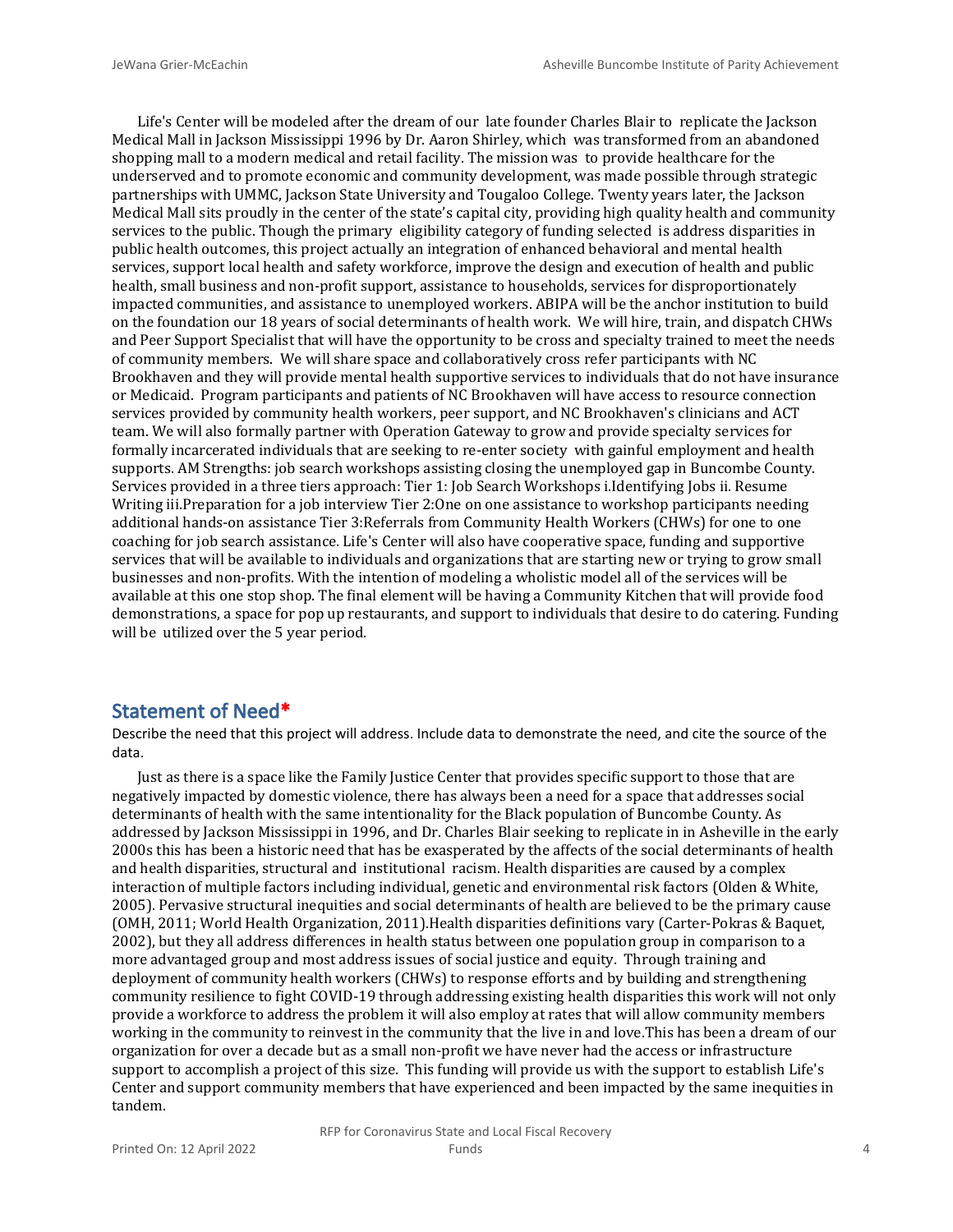#### **Link to COVID-19\***

Identify a health or economic harm resulting from or exacerbated by the public health emergency, describe the nature and extent of that harm, and explain how the use of this funding would address such harm.

The training and deployment of community health workers (CHWs) to response efforts and by building and strengthening community resilience to fight COVID-19 through addressing existing health disparities has been and will continue to be one of the keys to success. Program strategies include integrating CHWs into organizations and care teams and strengthening relevant CHW knowledge, roles, and skills to prepare them to successfully engage with existing state and/or local public health-led actions to manage COVID-19 among priority populations. Priority populations are those with increased prevalence of COVID-19 and are disproportionately impacted by long-standing health disparities related to sociodemographic characteristics, geographic regions, and economic strata. Examples include, racial and ethnic minority groups, persons who are economically disadvantaged, justice-involved, experiencing homelessness, or have certain underlying medical conditions that increase COVID-19 risk. We are partnering specifically with NC Brookhaven because it will allow us to support an African American Veteran Owned and Operated business to provide the services. The pandemic is not just a medical phenomenon; it affects individuals and society and causes disruption, anxiety, stress, stigma, and xenophobia. The behavior of an individual as a unit of society or a community has marked effects on the dynamics of a pandemic that involves the level of severity, degree of flow, and aftereffects. Rapid human-to-human transmission of the SARS-CoV-2 resulted in the enforcement of regional lockdowns to stem the further spread of the disease. Isolation, social distancing, and closure of educational institutes, workplaces, and entertainment venues consigned people to stay in their homes to help break the chain of transmission. However, the restrictive measures undoubtedly have affected the social and mental health of individuals from across the board.

#### **Population Served\***

Define the population to be served by this project, including volume and demographic characteristics of those served.

The efforts of Life's Center will be the minority population of Buncombe county that are impacted by health disparities. Generally, people recently released from quarantine can experience stigmatization and develop a mix of emotions. Everyone may feel differently and have a different welcome by society when they come out of quarantine. People who recently recovered may have to exercise social distancing from their family members, friends, and relatives to ensure their family's safety because of unprecedented viral nature. Different age groups respond to this social behavior differently, which can have both short- and long-term effects. Health workers trying to save lives and protect society may also experience social distancing, changes in the behavior of family members, and stigmatization for being suspected of carrying COVID-19. Previously infected individuals and health professionals (dealing pandemic) may develop sadness, anger, or frustration because friends or loved ones may have unfounded fears of contracting the disease from contact with them, even though they have been determined not to be contagious. However, the current situation requires a clear understanding of the effects of the recent outbreak on the mental health of people of different age groups to prevent and avoid the COVID-19 pandemic. With these factors in consideration and knowing that minorities have been disproportionately by the pandemic this will be our targeted but not exclusive segment served. We surveyed over 200 individuals and 89% of those surveyed stated that they thought a Center offering these services was needed. 57% of those surveyed stated that they would access services of this sort in South Asheville if it were not available directly in their neighborhood, that is why we are seeking to acquire a facility in this area of the city.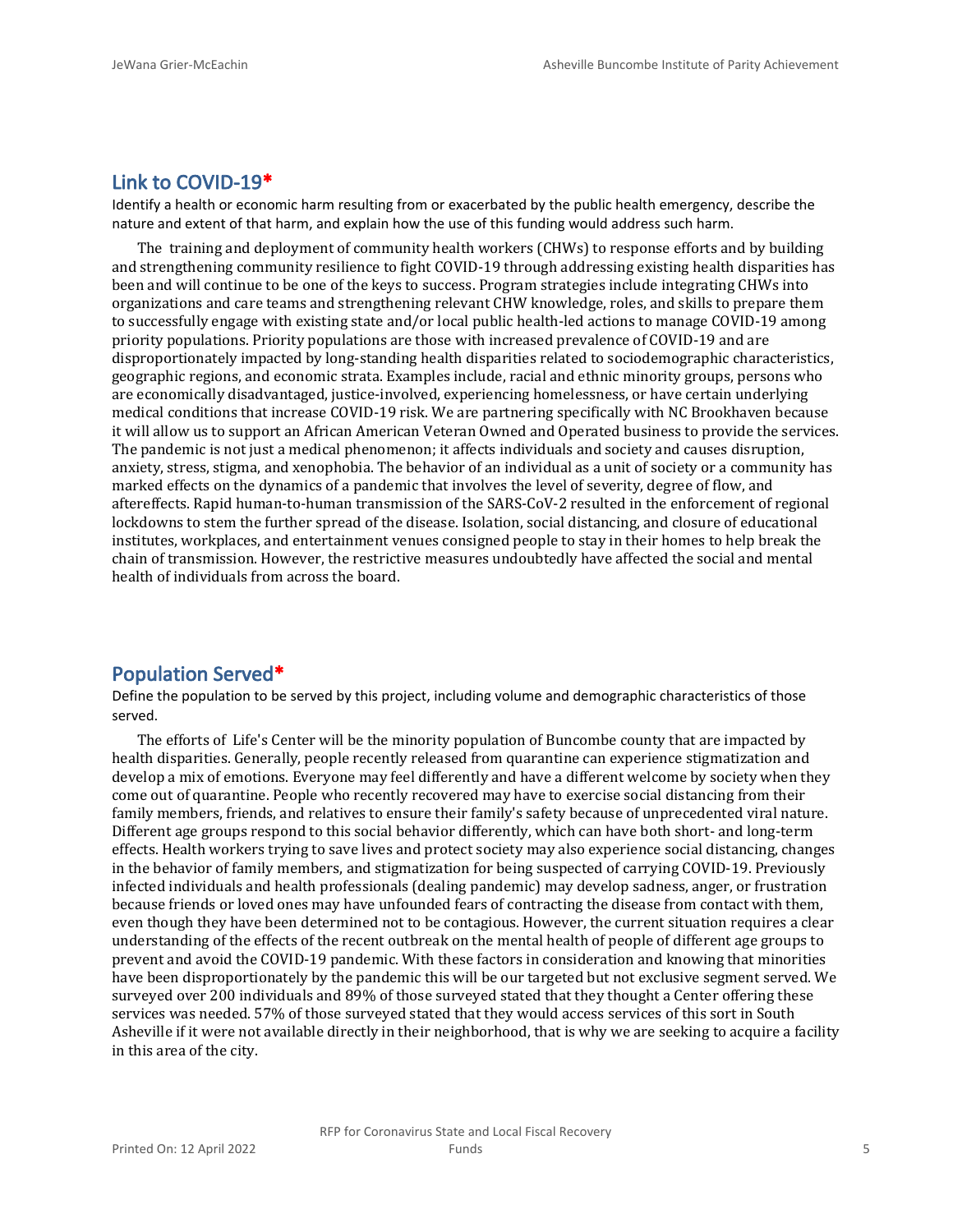#### **Results\***

Describe the proposed impact of the project. List at least 3 performance measures that will be tracked and reported. If possible, include baselines and goals for each performance measure.

We will train and hire 10 individuals as Community Health Worker/Peer Support Specialist

We will support the development or sustainability of 5 non- profits and 5 small businesses for 3-5 years the time it takes for a business to know if it will be successful or fail.

We will provide person centered and collaborative supportive services to at least 1,000 for the grant period.

We will leverage the investment made through this funding to foster a sustainable program with raising an annual goal of 10% off granted amount to build a operating reserve

100 individuals will be supported with job readiness services annually in one on one and group settings.

100 formally incarcerated participants will be supplied with person centered navigation and resource access.

100 participants will be provided with unlimited mental health wellness access annually.

#### **Evaluation\***

Describe the data collection, analysis, and quality assurance measures you will use to assure ongoing, effective tracking of contract requirements and outcomes.

We will utilize current partnership with UNC Health and wellness department for evaluation support in addition to local Community Based Researchers. We will also provide and produce an annual report of evaluation and research findings to be shared with funders and the community at large in varying research translation methods. The research that comes from this project will be ground breaking and a national model.

#### **Equity Impact\***

How will this effort help build toward a just, equitable, and sustainable COVID-19 recovery? How are the root causes and/or disproportionate impacts of inequities addressed?

This addresses a holistic approach to a just and equitable model of COVID-19 recovery by investing in and growing organizations and individuals that would not normally have access to this funding due to the lack of funding or capacity to receive and manage a funding opportunity of this size. ABIPA as on organization would have never been able to compete for a funding opportunity of this size for various equity reasons that are often not addressed on an organizational level, this would give us and those that we will be investing in to demonstrate how reimagining funding through a crisis can set us up for success as a community beyond the emergency.

#### **Project Partners\***

Identify any subcontractors you intend to use for the proposed scope of work. For each subcontractor listed, indicate:

1.) What products and/or services are to be supplied by that subcontractor and;

2.) What percentage of the overall scope of work that subcontractor will perform.

Also, list non-funded key partners critical to project.

NC Brookhaven Behavioral Health- Mental Health support 25% scope of work AM Strengths: job search workshops assisting closing the unemployed 15% Scope of Work Operation Gateway- Reentry & Peer Support 25%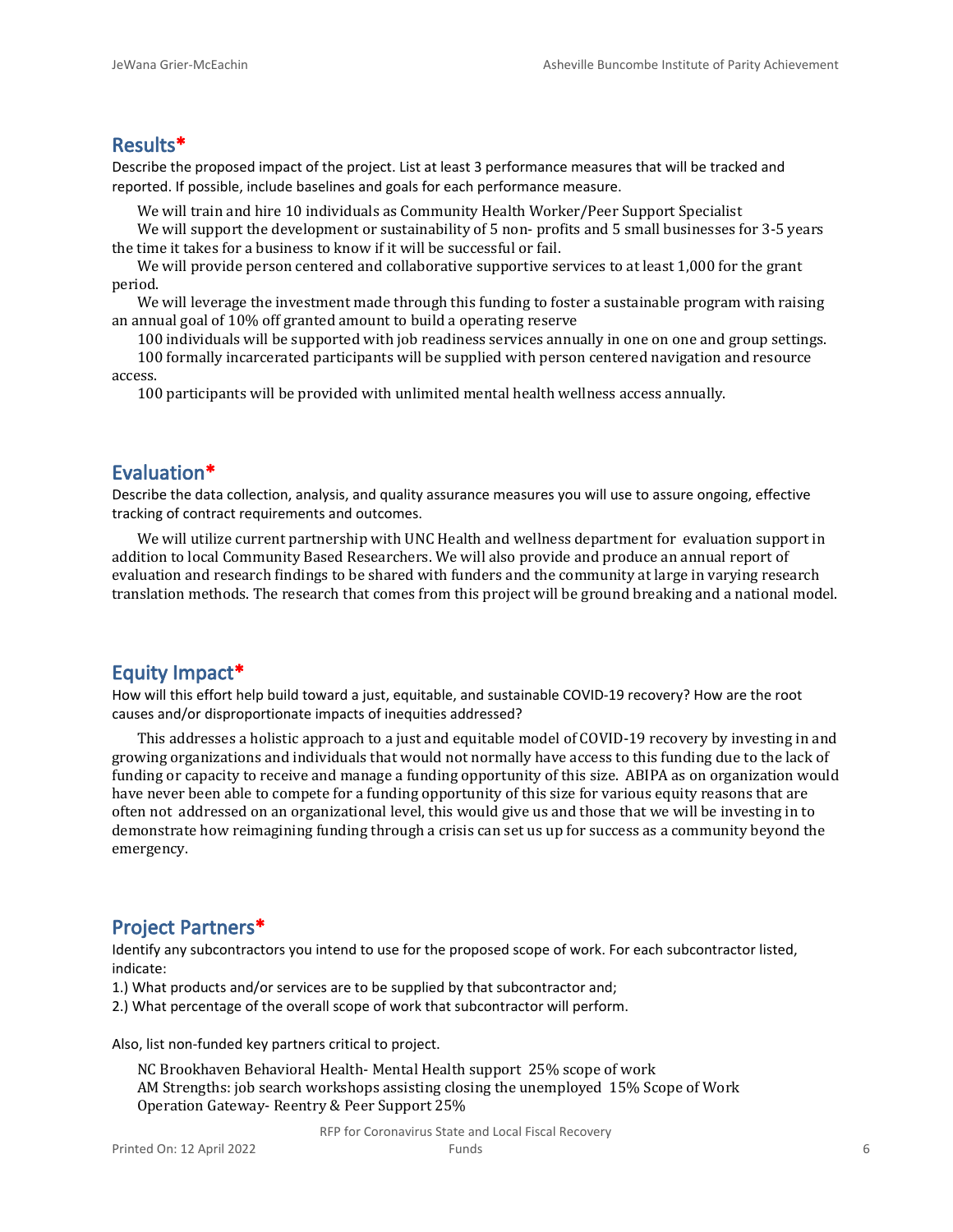UNC Asheville-Ameena Batada and Researchers-Evaluation 10%

#### **Capacity\***

Describe the background, experience, and capabilities of your organization or department as it relates to capacity for delivering the proposed project and managing federal funds.

We have managed grants for over 18 years we have also built into the application pieces to strengthen our ability to manage. We have also demonstrated our ability to leverage limited investments to make a tremendous impact.

#### **Budget\***

Provide a detailed project budget including all proposed project revenues and expenditures, including explanations and methodology. For all revenue sources, list the funder and denote whether funds are confirmed or pending. For project expenses, denote all capital vs. operating costs, and reflect which specific expenses are proposed to be funded with one-time Buncombe County Recovery Funds.

Download a copy of the budget form [HERE](https://buncombecounty.org/common/community-investment/grants/early-childhood-education/Recovery-Funds-budget-template.xlsx). Complete the form, and upload it using the button below.

ABIPA 2022 Recovery-Funds-budget-template.xlsx

#### **Special Considerations\***

Provide any other information that might assist the County in its selection.

This would provide a once in a life time opportunity for us to realize a dream of our organization for building capacity during a crucial point in history of the country and our county. We have built into funding professional services to manage the amount that greatly exceeds our current capital.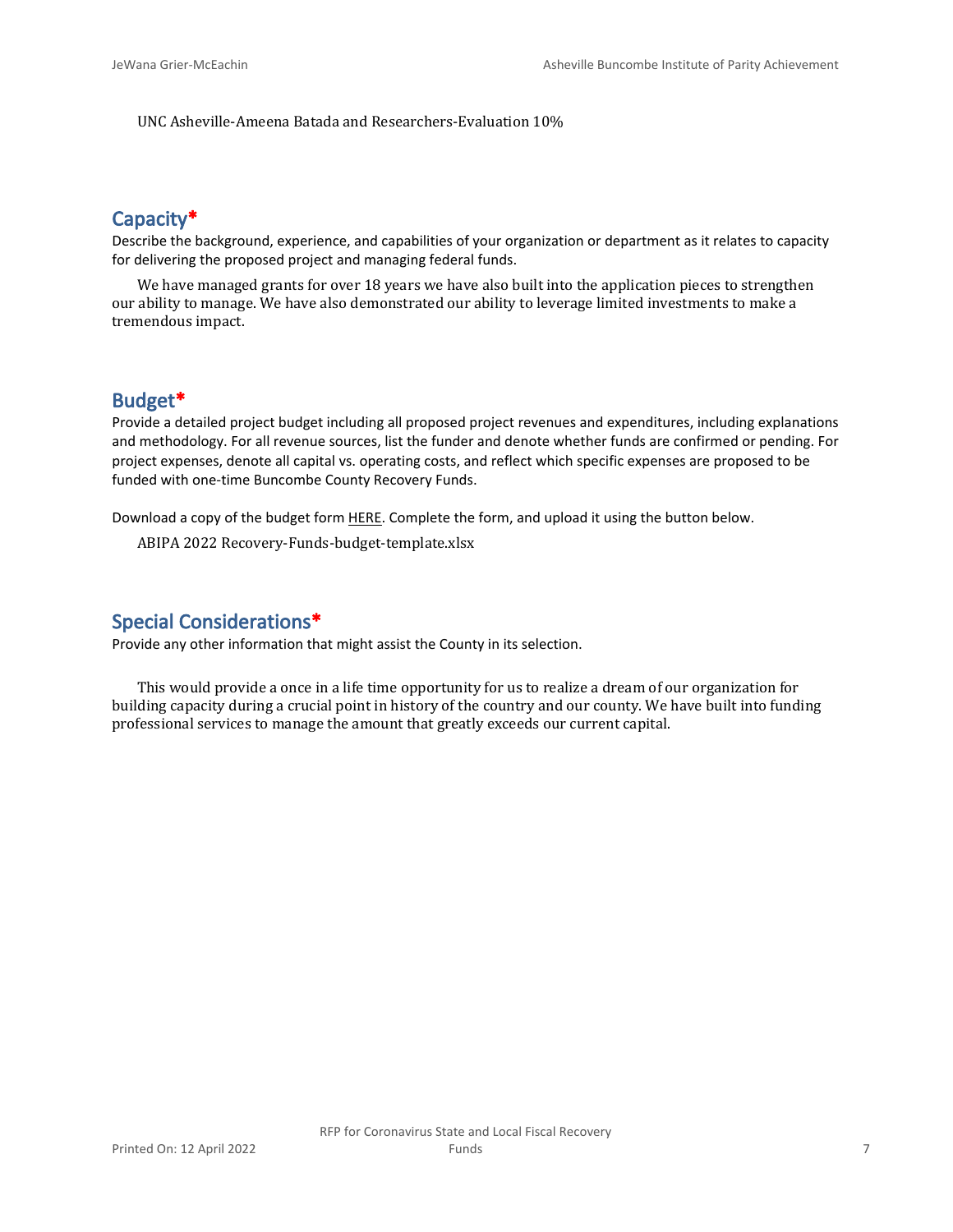# File Attachment Summary

### *Applicant File Uploads*

- Electronic Copy of 501C 3 Letter-pdf.pdf
- ABIPA 2022 Recovery-Funds-budget-template.xlsx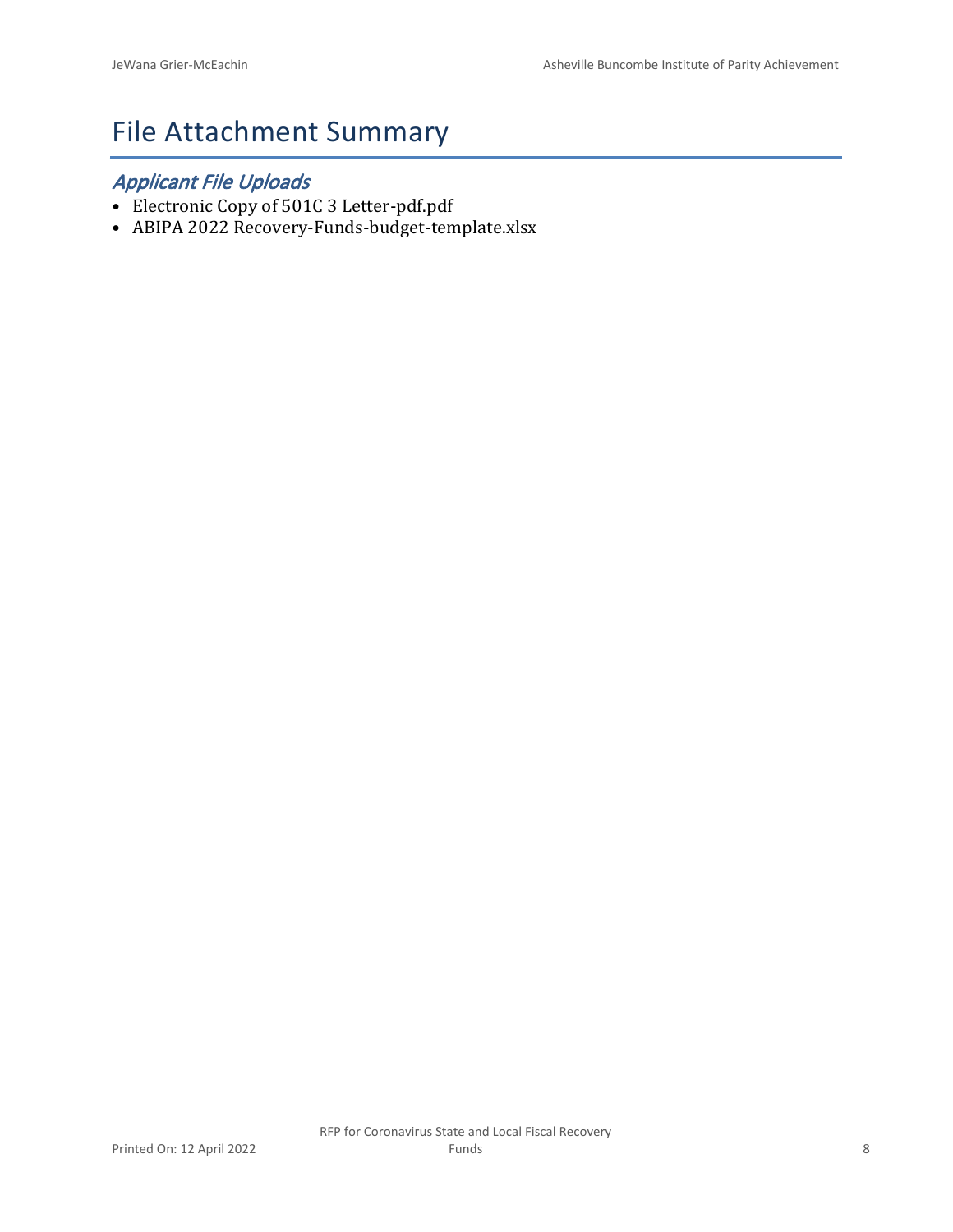2 7 2004 DEPARTMENT OF HEEL

INTERNAL REVENUE SERVICE P. O. BOX 2508 CINCINNATI, OH 45201

Date: AUG 2 5 2004

ASHEVILLE-BUNCOMBE INSTITUTE OF PARITY ACHIEVEMENT 304 SUMMIT ST ASHEVILLE, NC 28803

Employer Identification Number: 20-0937410 DLN: 17053191021014 Contact Person: DIANE M GENTRY Contact Telephone Number:  $(877)$  829-5500 Accounting Period Ending: DECEMBER 31 Public Charity Status:  $170(b)$  (1) (A) (vi) Form 990 Required: **YES** Effective Date of Exemption: **FEBRUARY 26, 2004** Contribution Deductibility: **YES** Advance Ruling Ending Date: DECEMBER 31, 2008

ID# 31361

Dear Applicant:

We are pleased to inform you that upon review of your application for tax exempt status we have determined that you are exempt from Federal income tax under section 501(c)(3) of the Internal Revenue Code. Contributions to you are deductible under section 170 of the Code. You are also qualified to receive tax deductible bequests, devises, transfers or gifts under section 2055, 2106 or 2522 of the Code. Because this letter could help resolve any questions regarding your exempt status, you should keep it in your permanent records.

Organizations exempt under section  $501(c)$  (3) of the Code are further classified as either public charities or private foundations. During your advance ruling period, you will be treated as a public charity. Your advance ruling period begins with the effective date of your exemption and ends with advance ruling ending date shown in the heading of the letter.

Shortly before the end of your advance ruling period, we will send you Form 8734, Support Schedule for Advance Ruling Period. You will have 90 days after the end of your advance ruling period to return the completed form. We will then notify you, in writing, about your public charity status.

Please see enclosed Information for Exempt Organizations Under Section  $501(c)$  (3) for some helpful information about your responsibilities as an exempt

 $-25.5$  $\frac{1}{\sqrt{2}}$  $\frac{2\pi}{3}$  ,  $\frac{2\pi}{3}$ Since William States and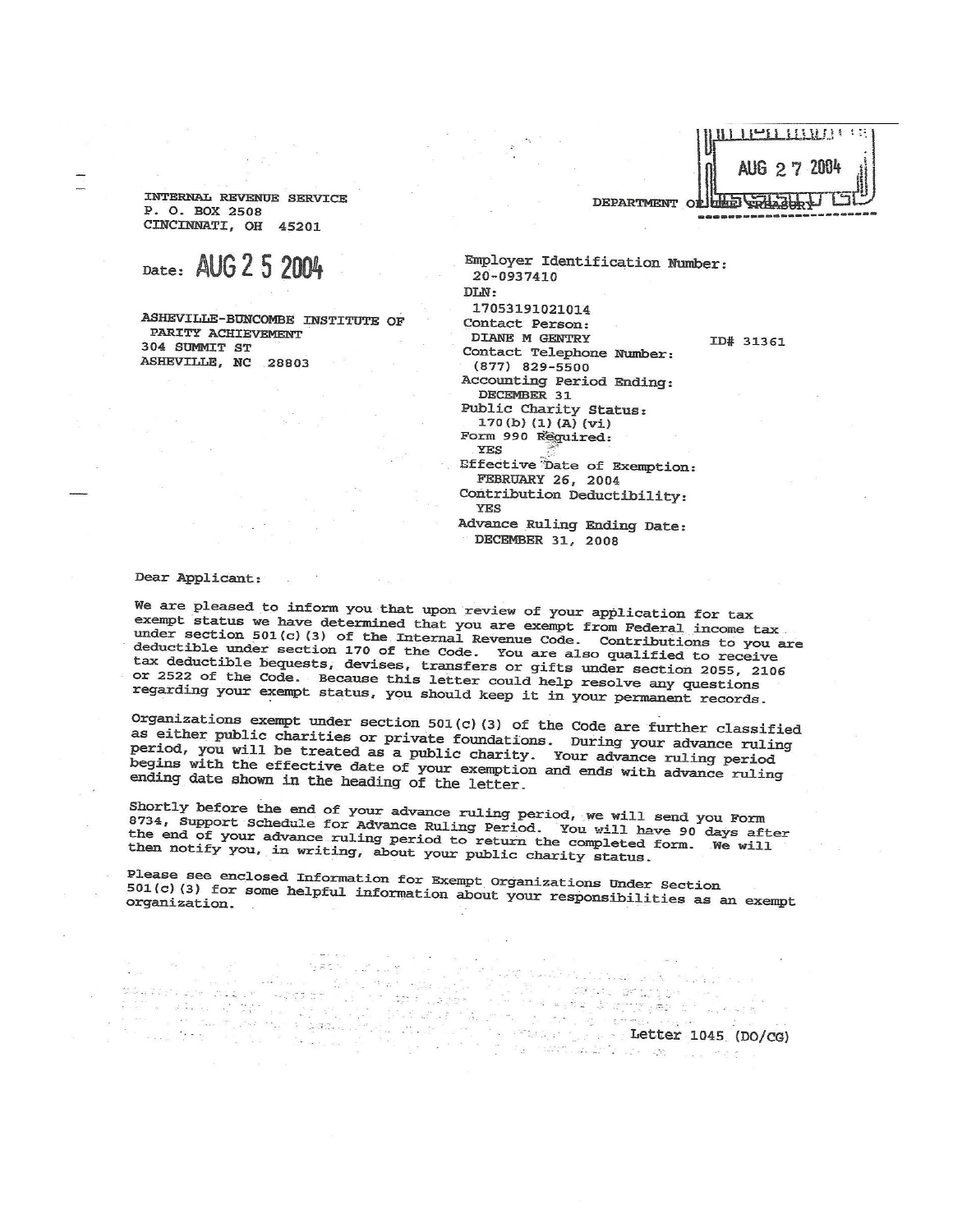#### ASHEVILLE-BUNCOMBE INSTITUTE OF

 $\alpha$ 

Sincerely,

Lois<sup>6</sup>G. Lerner Director, Exempt Organizations Rulings and Agreements

Enclosures: Information for Organizations Exempt Under Section 501(c)(3) Form 872-C

 $\frac{1}{2\sqrt{2}}$ 

Letter 1045  $(DO/CG)$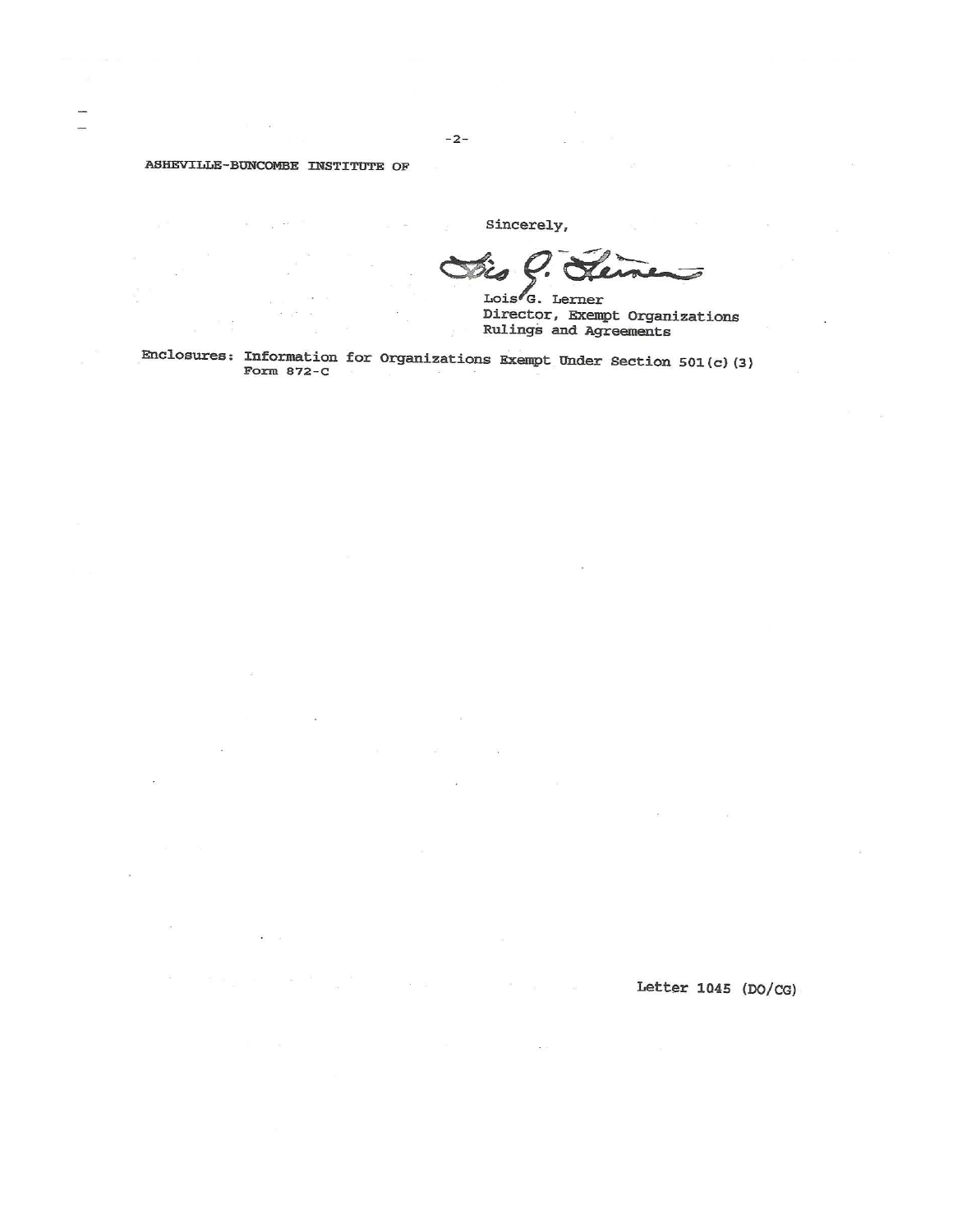#### **Coronavirus State and Local Fiscal Recovery Funds Proposed Project Budget**

| Organization Name: | hievement (ABIPA)<br><b>Buncombe</b><br>Ash<br>…ville ·<br>. IIIouuuc v |
|--------------------|-------------------------------------------------------------------------|
| Project Name:      | - 10 -<br>mre                                                           |
| Amount Requested:  | - J.UUU.UU                                                              |

| Proposed Project Revenue Funder        | Amount       | <b>Confirmed or Pending?</b> | <b>Notes</b>                                    |
|----------------------------------------|--------------|------------------------------|-------------------------------------------------|
| Proposed Buncombe COVID Recovery Funds | 8,255,000.00 |                              | This funding would formalize the Life's Center  |
| Dogwood Health Trust                   | 150,000.00   | Confirmed                    | 2 years of Funding for Community Health Workers |
| List other sources here                |              |                              |                                                 |
| List other sources here                |              |                              |                                                 |
| List other sources here                |              |                              |                                                 |
| List other sources here                |              |                              |                                                 |
| List other sources here                |              |                              |                                                 |
| List other sources here                |              |                              |                                                 |
| List other sources here                |              |                              |                                                 |
| List other sources here                |              |                              |                                                 |
| List other sources here                |              |                              |                                                 |
| List other sources here                |              |                              |                                                 |
| List other sources here                |              |                              |                                                 |
| List other sources here                |              |                              |                                                 |
| List other sources here                |              |                              |                                                 |
| Total $\frac{1}{3}$                    | 8,405,000.00 |                              |                                                 |

| <b>Proposed Project Expenses</b>   | Proposed<br><b>Recovery Funds</b> | <b>Other Funds</b> | Total            | <b>Capital or Operating</b><br>Expense? | <b>Notes</b>                                                                               |
|------------------------------------|-----------------------------------|--------------------|------------------|-----------------------------------------|--------------------------------------------------------------------------------------------|
| Purchase of Building               | 4,000,000.00<br>\$                |                    | 4,000,000.00     | Capital                                 | Purchase and upfit of 1985 Hendersonville Rd or other viable location                      |
| Life's Center Administrator        | 200.000.00<br>\$                  |                    | \$<br>200,000.00 | Operating                               | Administrative and development of the work of the center                                   |
| <b>INC Brookhaven</b>              | 250,000.00<br>\$                  |                    | \$<br>250,000.00 | Operating                               | Mental Health Services for clients that are not insured or experiencing<br>a gap in access |
| <b>AM Strenghs Coachin</b>         | 50,000.00<br>\$                   |                    | \$<br>50.000.00  | Operating                               | <b>Employment Coaching Services</b>                                                        |
| Operation Gateway                  | \$<br>100,000.00                  |                    | \$<br>100,000.00 | Operating                               | CHW and Re-entry Services                                                                  |
| Non Profit Development Support     | \$<br>125,000.00                  |                    | \$<br>125,000.00 | Operating                               | Funding for individual financial and development services for<br>participants.             |
| Small Business Development Support | \$<br>125,000.00                  |                    | \$<br>125,000.00 | Operating                               | Funding for individual financial and development services for<br>participants.             |
| Project Development Director       | \$<br>375,000.00                  |                    | \$<br>375.000.00 | Operating                               | To write grants and implement development plan for sustainability<br>beyond grant          |
| Programming Expenses               | 200,000.00<br>\$                  |                    | \$<br>200,000.00 | Operating                               | Supplies                                                                                   |
| Technology                         | \$<br>800,000.00                  |                    | \$<br>800,000.00 | Operating                               | HER System, facility technology                                                            |
| Website and Social Media           | 25,000.00<br>\$                   |                    | \$<br>25,000.00  | Operating                               | Website and socail media presence development and maintenance                              |
| Community Health Workers           | \$<br>$50,000.00$   \$            | $150,000.00$ \\$   | 200,000.00       | Operating                               | 5 FTE CHW @45,000/year with benefits                                                       |
| Peer Support Specialist            | \$<br>100,000.00                  |                    | \$<br>100,000.00 | Operating                               | 5 FTE PSS @45,000/year with benefits                                                       |
| Training                           | \$<br>50,000.00                   |                    | \$<br>50,000.00  | Operating                               | Traninng for CHW and PSS                                                                   |
| <b>Accounting Services</b>         | 480,000.00<br>\$                  |                    | \$<br>480,000.00 | Operating                               | Accounting for Life's Center and each non profit and small business                        |
| Annual Auditing Services           | \$<br>300,000.00                  |                    | 300,000.00       | Operating                               | Auditing services for Life's Center and each non profit and small<br>business              |
| Insurance and Fees                 | \$<br>625,000.00                  |                    | \$<br>625,000.00 | Operating                               | Medical Insurance, Worker's Comp, General Liability                                        |
| Evaluation and Research            | \$<br>250,000.00                  |                    | \$<br>250.000.00 | Operating                               | Evaluation and Research using Community Based Researchers                                  |